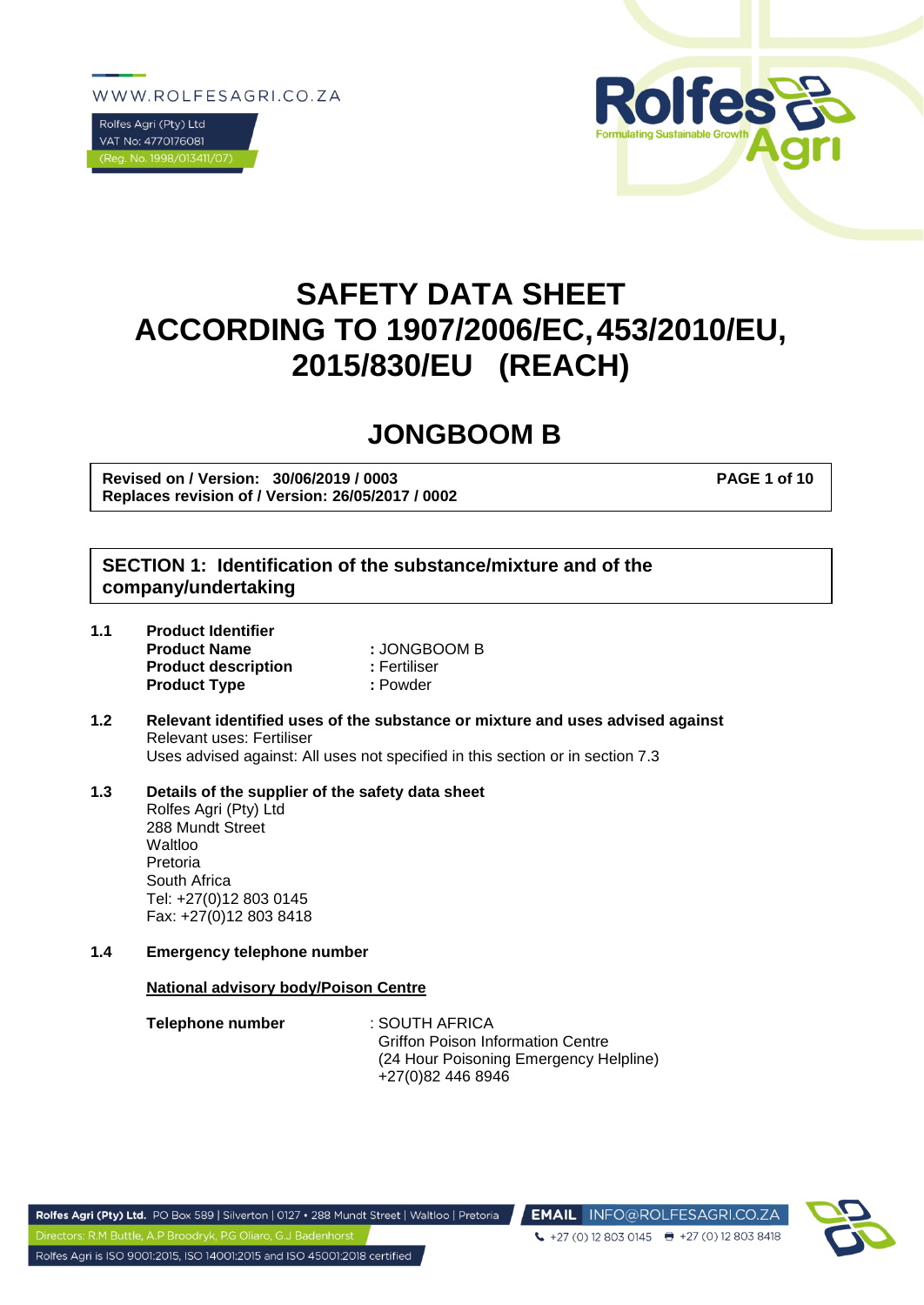## **SECTION 2: Hazards identification**

**2.1 Classification of the substance or mixture: CLP Regulation (EC) no 1272/2008:**

Not classified

**2.2 Label elements CLP Regulation (EC) no 1272/2008:**

| Hazard pictogram(s) | : None          |
|---------------------|-----------------|
| <b>Signal word</b>  | : None          |
| Hazard statement(s) | : Non Hazardous |

#### **Precautionary statement(s) :**

These precautionary statements are not prescribed by directive 1272/2008, as this product is not classified as hazardous under this directive.

P101 - If medical advice is needed, have product container or label at hand.

P102 - Keep out of reach of children.

P103 - Read label before use.

P501 - Dispose of the contents/containers in accordance with the current legislation on waste treatment

#### **2.3 Other hazards**

Non-applicable

## **SECTION 3: Composition/information on ingredients**

**3.1 Substance:**

Non-applicable

**3.2 Mixture:** 

**Chemical description:** Multi-Constituent Substance **Components:** The components of this product is not classified as hazardous

## **SECTION 4: First Aid Measures**

#### **4.1 Description of first aid measures**

The symptoms resulting from intoxication can appear after exposure, therefore, in case of doubt, seek medical attention for direct exposure to the chemical product or persistent discomfort, showing the SDS of this product.

#### **By inhalation:**

This product does not contain substances classified as hazardous for inhalation, however, in case of symptoms of intoxication remove the person affected from the exposure area and provide with fresh air. Seek medical attention if the symptoms get worse or persist.

#### **By skin contact:**

In case of contact it is recommended to clean the affected area thoroughly with water and neutral soap. In case of modifications on the skin (stinging, redness, rashes, blisters) seek medical advice with this Safety data Sheet.

#### **By eye contact:**

This product does contain substances classified as hazardous for eye contact. Rinse eyes thoroughly for at least 15 minutes with lukewarm water, ensuring that the person affected does not rub or close their eyes.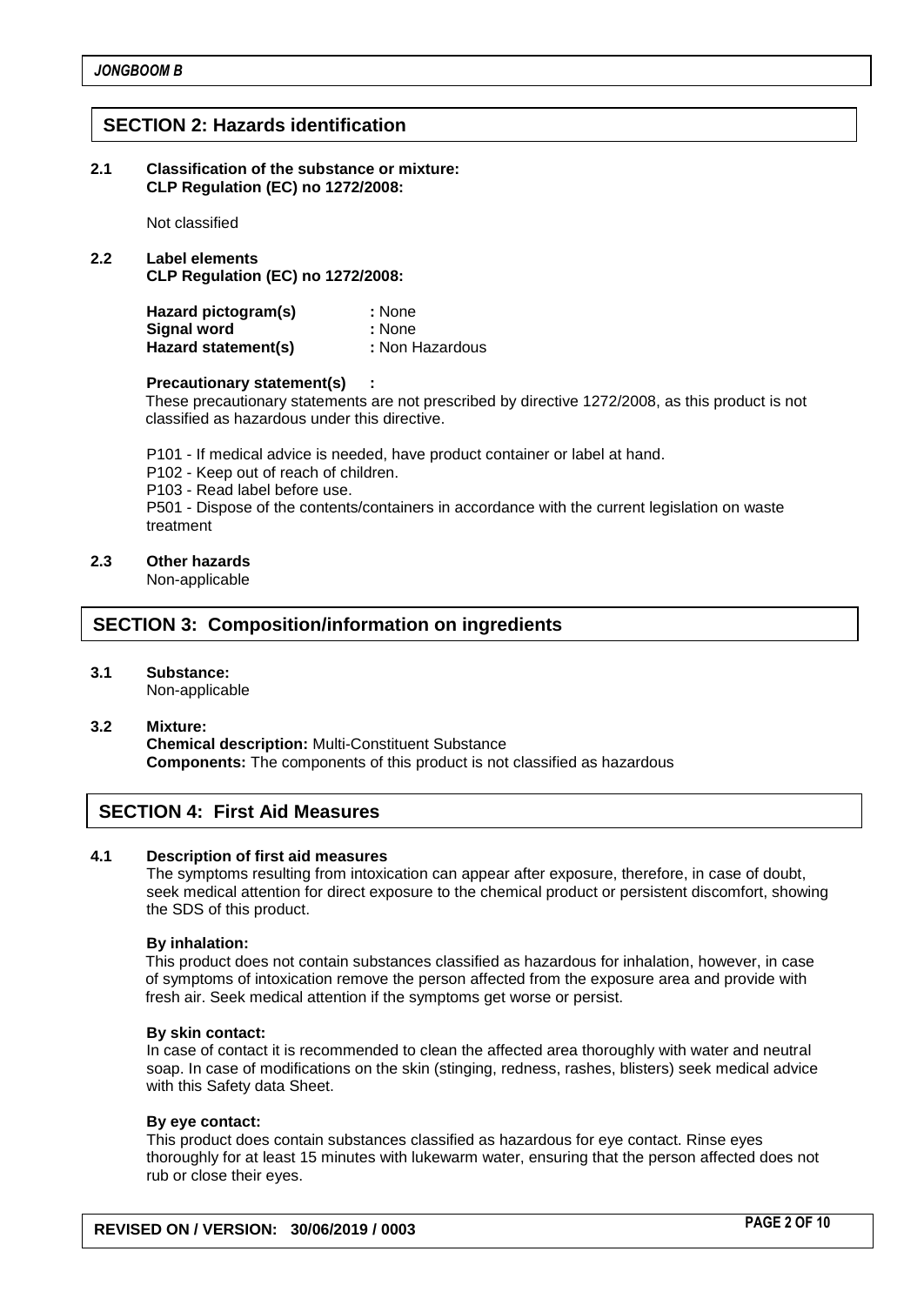#### **By ingestion / aspiration:**

Do not induce vomiting, but if it does happen keep the head down to avoid aspiration. Keep the person affected at rest. Rinse out the mouth and throat, as they may have been affected during ingestion.

**4.2 Most important symptoms and effects, both acute and delayed** No information available.

#### **4.3 Indication of any immediate medical attention and special treatment needed**

| Notes to physician         | : In case of inhalation of decomposition products in a fire, |
|----------------------------|--------------------------------------------------------------|
|                            | symptoms may be delayed. The exposed person may need to be   |
|                            | kept under medical surveillance for 48 hours.                |
| <b>Specific treatments</b> | : No specific treatment.                                     |

### **SECTION 5: Firefighting measures**

#### **5.1 Fire Extinguishing Media**

**Suitable extinguishing media:** Use any means suitable for extinguishing surrounding fire.

## **Unsuitable extinguishing media:**

None known.

#### **5.2 Special hazards arising from the substance or mixture**

#### **Hazards from the substance or mixture:**

Fire water contaminated with this material must be contained and prevented from being discharged to any waterway, sewer or drain.

#### 5**.3 Additional provisions:**

Act in accordance with the Internal Emergency Plan and the Information Sheets on actions to take after an accident or other emergencies. Destroy any source of ignition. In case of fire, refrigerate the storage containers and tanks for products susceptible to inflammation, explosion or BLEVE as a result of high temperatures. Avoid spillage of the products used to extinguish the fire into an aqueous medium.

#### **SECTION 6: Accidental release measures**

#### **6.1 Personal precautions, protective equipment and emergency procedures:**

Sweep up and shovel product or other means and place in container for reuse (preferred) or disposal.

#### **6.2 Environmental precautions:**

This product is not classified as hazardous to the environment. Keep product away from drains, surface and underground water.

#### **6.3 Methods and materials for containment and cleaning up**

Pick up and place in a suitable container for reclamation or disposal, using a method that does not generate dust. Use a shovel to put the material into a convenient waste disposal container. Wash the contaminated area with soap or detergent solution. Contain spillage and contaminated water for subsequent disposal.

#### **6.4 Reference to other sections:**

See Section 1 for emergency contact information. See Section 8 for information on appropriate personal protective equipment. See Section 13 for additional waste treatment information.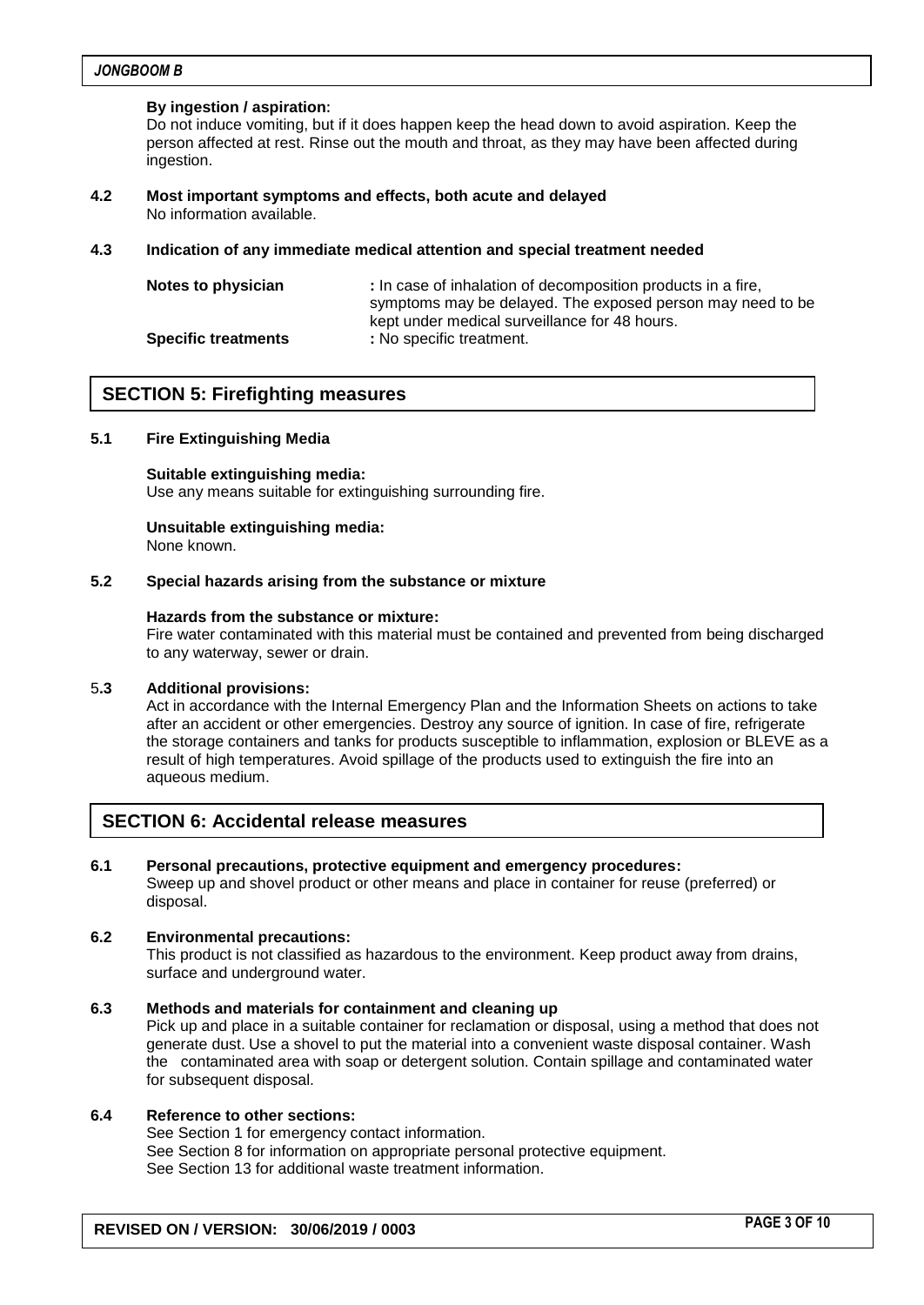## **SECTION 7: Handling and storage**

#### **7.1 Precautions for safe handling:**

A.- Precautions for safe manipulation

Comply with the current legislation concerning the prevention of industrial risks. Keep containers hermetically sealed. Control spills and residues, destroying them with safe methods (section 6). Avoid leakages from the container. Maintain order and cleanliness where dangerous products are used.

- B.- Technical recommendations for the prevention of fires and explosions Due to its non-flammable nature, the product does not present a fire risk under normal conditions of storage, manipulation and use.
- C.- Technical recommendations to prevent ergonomic and toxicological risks Do not eat or drink during the process, washing hands afterwards with suitable cleaning products.
- D.- Technical recommendations to prevent environmental risks It is recommended to have absorbent material available at close proximity to the product (See subsection 6.3)

#### **7.2 Conditions for safe storage, including any incompatibilities:**

- A.- Technical measures for storage Minimum Temp.: 5 ºC Maximum Temp.: 30 ºC Maximum time: 36 Months
- B.- General conditions for storage Avoid sources of heat, radiation, static electricity and contact with food. For additional information see subsection 10.5

#### **7.3 Specific end use(s)**

Except for the instructions already specified it is not necessary to provide any special recommendation regarding the uses of this product.

## **SECTION 8: Exposure controls/personal protection**

#### **8.1 Control parameters**

Substances whose occupational exposure limits have to be monitored in the work environment. There are no occupational exposure limits for the substances contained in the product.

#### **8.2 Exposure controls**

#### **Appropriate engineering controls:**

No special ventilation requirements. Good general ventilation should be sufficient to control worker exposure to airborne contaminants.

#### **Individual protection measures**

#### **Hygiene measures:**

Wash hands, forearms and face thoroughly after handling chemical products, before eating, smoking and using the lavatory and at the end of the working period.

#### **Eye/face protection:**

Safety eyewear complying with an approved standard should be used when a risk assessment indicates this is necessary to avoid exposure to liquid splashes, mists, gases or dusts. Possible: safety glasses with side-shields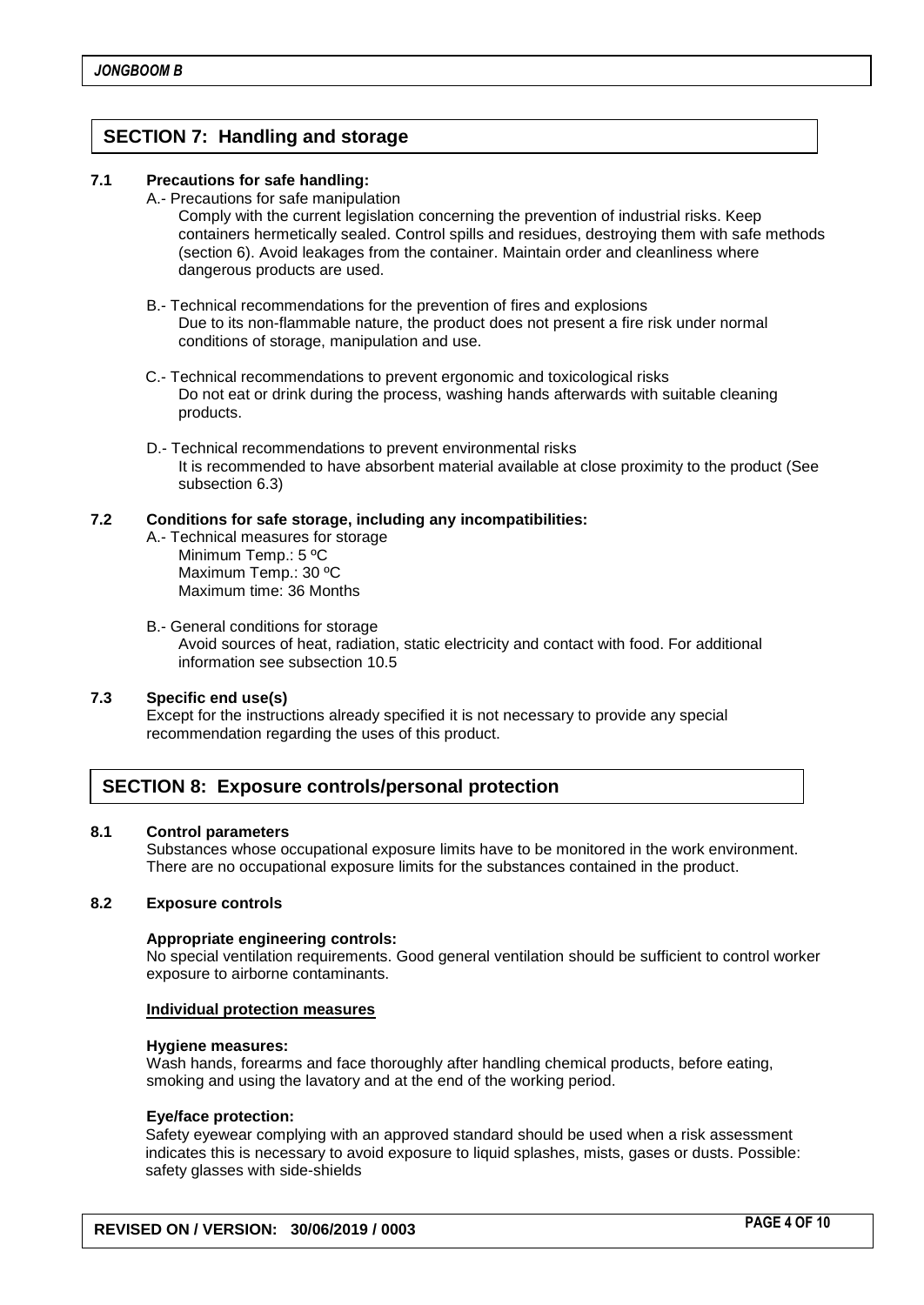#### **Skin protection**

#### **Hand protection:**

Protective gloves against minor risks.

#### **Body protection:**

Personal protective equipment for the body should be selected based on the task being performed and the risks involved and should be approved by a specialist before handling this product.

#### **Other skin protection:**

Appropriate footwear and any additional skin protection measures should be selected based on the task being performed and the risks involved and should be approved by a specialist before handling this product.

#### **Respiratory protection:**

Respirator selection must be based on known or anticipated exposure levels, the hazards of the product and the safe working limits of the selected respirator. Use a properly fitted, particulate filter respirator complying with an approved standard if a risk assessment indicates this is necessary.

#### **Environmental exposure controls:**

In accordance with the community legislation for the protection of the environment it is recommended to avoid environmental spillage of both the product and its container. For additional information see subsection 7.1.D

## **SECTION 9: Physical and chemical properties**

#### **9.1 Information on basic physical and chemical properties**

#### **Appearance**

| Physical state                                                                                                                                                                                                                                                                                                                                                                                                  | : Solid (Powder)                                                                                                                                                                                                                                                                                                                                                                                                                                                                                                                 |
|-----------------------------------------------------------------------------------------------------------------------------------------------------------------------------------------------------------------------------------------------------------------------------------------------------------------------------------------------------------------------------------------------------------------|----------------------------------------------------------------------------------------------------------------------------------------------------------------------------------------------------------------------------------------------------------------------------------------------------------------------------------------------------------------------------------------------------------------------------------------------------------------------------------------------------------------------------------|
| Colour                                                                                                                                                                                                                                                                                                                                                                                                          | : Red                                                                                                                                                                                                                                                                                                                                                                                                                                                                                                                            |
| Odour                                                                                                                                                                                                                                                                                                                                                                                                           | : Odourless                                                                                                                                                                                                                                                                                                                                                                                                                                                                                                                      |
| Boiling point at atmospheric pressure                                                                                                                                                                                                                                                                                                                                                                           | : Non-applicable *                                                                                                                                                                                                                                                                                                                                                                                                                                                                                                               |
| Vapour pressure at 20 °C                                                                                                                                                                                                                                                                                                                                                                                        | : Non-applicable *                                                                                                                                                                                                                                                                                                                                                                                                                                                                                                               |
| Vapour pressure at 50 °C                                                                                                                                                                                                                                                                                                                                                                                        | : Non-applicable *                                                                                                                                                                                                                                                                                                                                                                                                                                                                                                               |
| Evaporation rate at 20 °C                                                                                                                                                                                                                                                                                                                                                                                       | : Non-applicable *                                                                                                                                                                                                                                                                                                                                                                                                                                                                                                               |
| <b>Product description:</b><br>Density at 20 °C<br>Relative density at 20 °C<br>Dynamic viscosity at 20 °C<br>Kinematic viscosity at 20 °C<br>Kinematic viscosity at 40 °C<br>рH<br>Vapour density at 20 °C<br>Partition coefficient n-octanol/water 20 °C<br>Solubility in water at 20 °C<br>Solubility properties<br>Decomposition temperature<br>Melting point/freezing point<br><b>Explosive properties</b> | : Non-applicable *<br>: Non-applicable *<br>: Non-applicable *<br>: Non-applicable *<br>: Non-applicable *<br>: Non-applicable *<br>: Non-applicable *<br>: Non-applicable *<br>: Soluble in water.<br>: Non-applicable *<br>: Non-applicable *<br>: Non-applicable *<br>: Non-explosive in the presence of the following<br>materials or conditions: open flames, sparks and<br>static discharge, heat, shocks and mechanical<br>impacts, oxidizing materials, reducing materials,<br>combustible materials, organic materials, |
| Oxidising properties                                                                                                                                                                                                                                                                                                                                                                                            | metals, acids, alkalis and moisture.<br>: Non-applicable *                                                                                                                                                                                                                                                                                                                                                                                                                                                                       |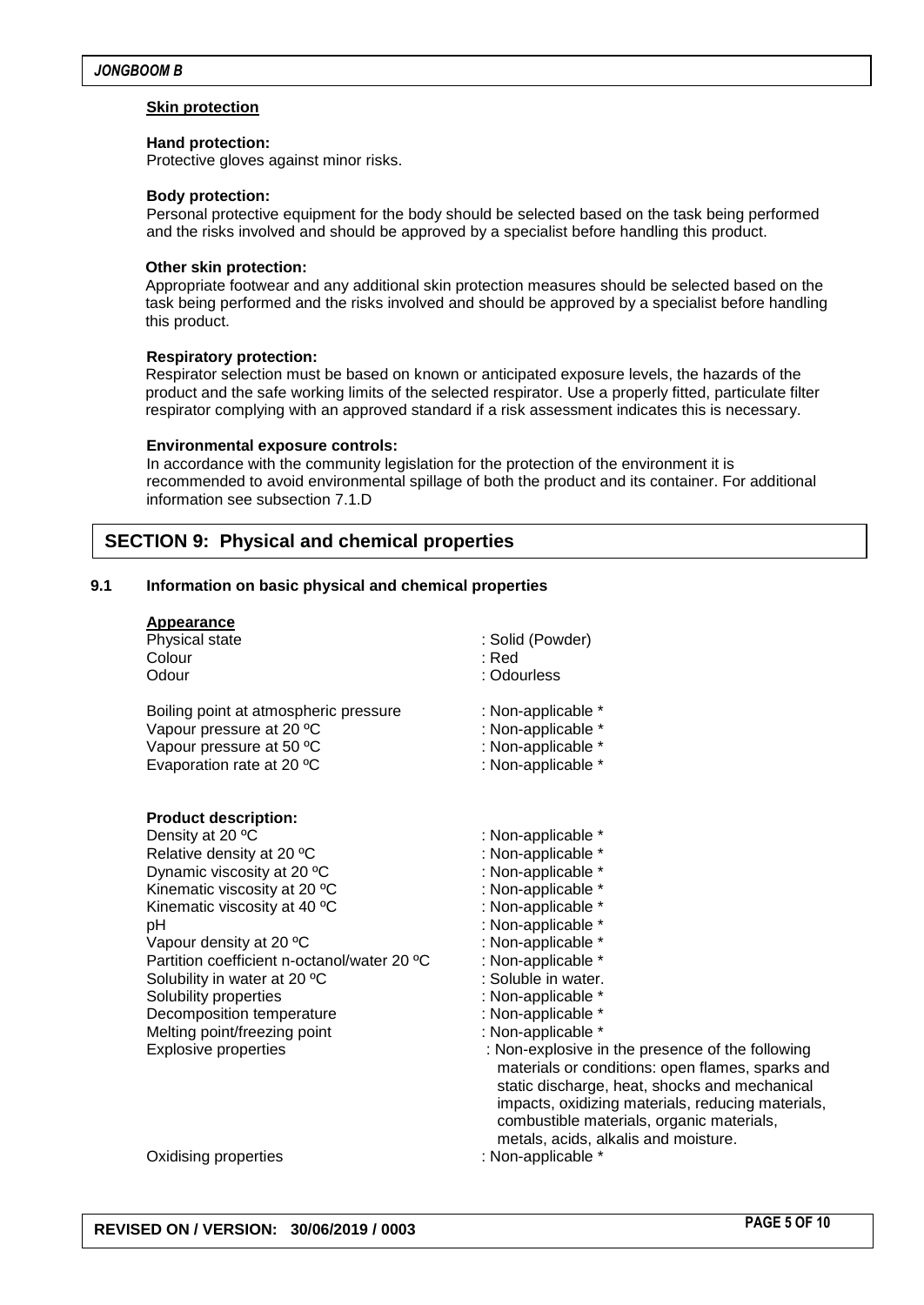#### **Flammability:**

Auto ignition temperature : Non-applicable \* Lower flammability limit  $\blacksquare$ Upper flammability limit in the state of the system of the Non-applicable \*

- Flash Point : Non Flammable (>60 °C)
	-
	-
	-

\*Not relevant due to the nature of the product, not providing information property of its hazards.

#### **9.2 Other information**

No additional information.

## **SECTION 10: Stability and reactivity**

#### **10.1 Reactivity:**

No hazardous reactions are expected because the product is stable under recommended storage conditions. See section 7.

#### **10.2 Chemical stability:**

Chemically stable under the conditions of storage, handling and use.

#### **10.3 Possibility of hazardous reactions:**

Under the specified conditions, hazardous reactions that lead to excessive temperatures or pressure are not expected.

#### **10.4 Conditions to avoid:**

Applicable for handling and storage at room temperature:

| <b>Shock and friction</b> | <b>Contact with air</b> | Increase in temperature | <b>Sunlight</b> | <b>Humidity</b> |
|---------------------------|-------------------------|-------------------------|-----------------|-----------------|
| Not applicable            | Not applicable          | Not applicable          | Not applicable  | Not applicable  |

#### **10.5 Incompatible materials:**

| <b>Acids</b>   | Water          | <b>Combustive materials</b> | <b>Combustible materials</b> | <b>Others</b>  |
|----------------|----------------|-----------------------------|------------------------------|----------------|
| Not applicable | Not applicable | Not applicable              | Not applicable               | Not applicable |

**10.6 Hazardous decomposition products:** Under normal conditions of storage and use, hazardous decomposition products should not be produced. Under fire conditions this product may decompose to liberate toxic carbon oxides (CO, CO<sup>2</sup>), nitrogen oxides (NO, NO<sup>2</sup>) and sulfur oxides (SO<sup>2</sup>, SO<sup>3</sup>).

## **SECTION 11: Toxicological information**

#### **11.1 Information on toxicological effects**

The experimental information related to the toxicological properties of the product itself is not available.

#### **11.2 Dangerous health implications:**

In case of exposure that is repetitive, prolonged or at concentrations higher than recommended by the occupational exposure limits, it may result in adverse effects on health depending on the means of exposure:

A. Ingestion (acute effect):

- Acute toxicity: Based on available data, the classification criteria are not met, however, it contains substances classified as dangerous for consumption.

- Corrosively/Irritability: Based on available data, the classification criteria are not met, as it does not contain substances classified as dangerous for this effect.

#### B. Inhalation (acute effect):

- Acute toxicity: Based on available data, the classification criteria are not met, as it does not contain substances classified as dangerous for inhalation.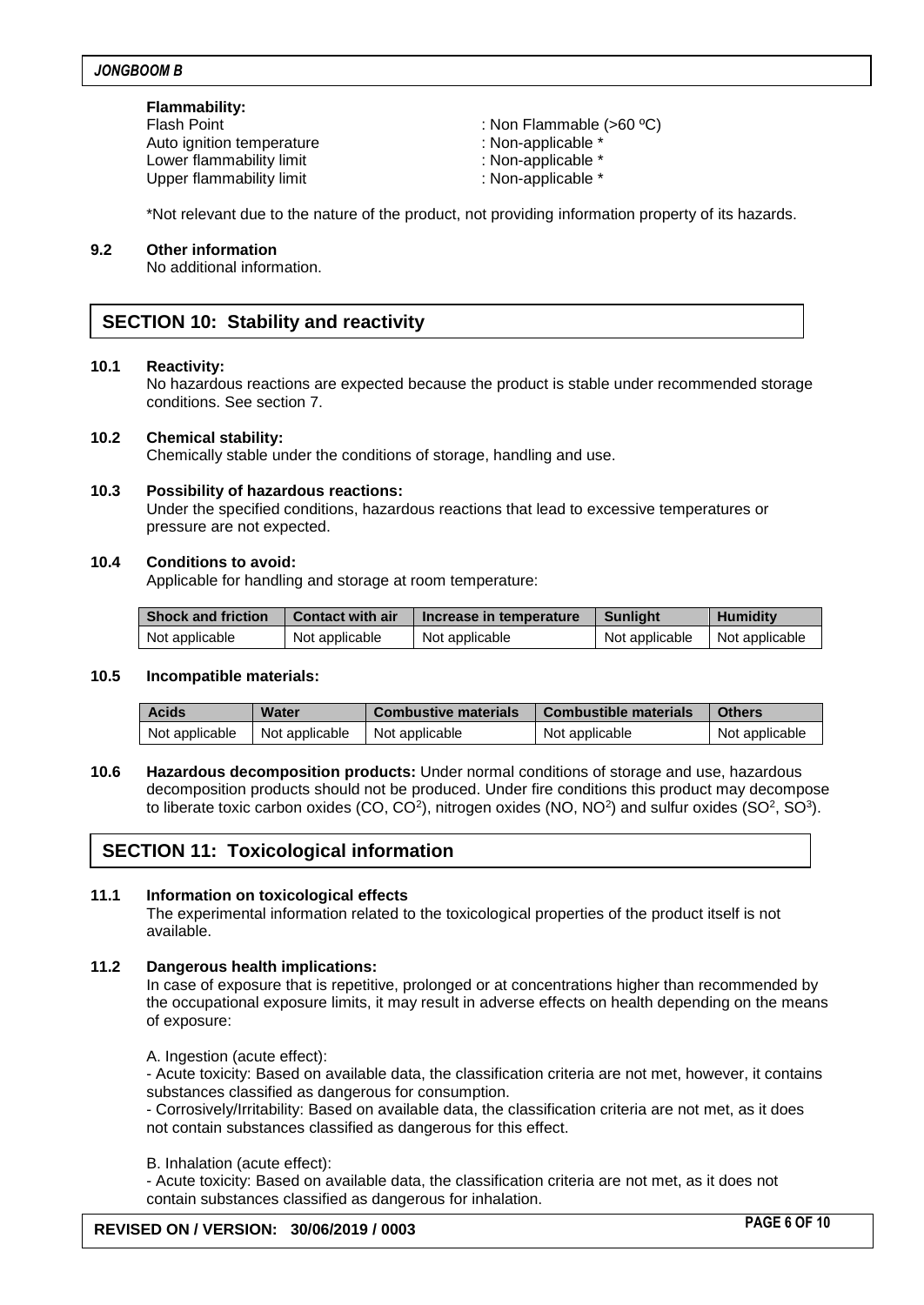- Corrosively/Irritability: Based on available data, the classification criteria are not met, as it does not contain substances classified as dangerous for this effect.

C. Contact with the skin and the eyes (acute effect):

- Contact with the skin: Based on available data, the classification criteria are not met, as it does not contain substances classified as dangerous for skin contact.

- Contact with the eyes: Based on available data, the classification criteria are not met, as it does not contain substances classified as dangerous for the effects mentioned.

D. CMR effects (carcinogenicity, mutagenicity and toxicity to reproduction):

- Carcinogenicity: Based on available data, the classification criteria are not met, as it does not contain substances classified as dangerous for the effects mentioned.

- Mutagenicity: Based on available data, the classification criteria are not met, as it does not contain substances classified as dangerous for this effect.

- Reproductive toxicity: Based on available data, the classification criteria are not met, as it does not contain substances classified as dangerous for this effect.

E. Sensitizing effects:

- Respiratory: Based on available data, the classification criteria are not met, as it does not contain substances classified as dangerous with sensitising effects.

- Cutaneous: Based on available data, the classification criteria are not met, as it does not contain substances classified as dangerous for this effect.

F. Specific target organ toxicity (STOT)-time exposure:

Based on available data, the classification criteria are not met, as it does not contain substances classified as dangerous for this effect.

G. Specific target organ toxicity (STOT)-repeated exposure:

- Specific target organ toxicity (STOT)-repeated exposure: Based on available data, the classification criteria are not met, as it does not contain substances classified as dangerous for this effect.

- Skin: Based on available data, the classification criteria are not met, as it does not contain substances classified as dangerous for this effect.

H. Aspiration hazard:

Based on available data, the classification criteria are not met, as it does not contain substances classified as dangerous for this effect.

#### **Other information:**

Non-applicable

**Specific toxicology information on the substance:** No data available

## **SECTION 12: Ecological information**

The experimental information related to the eco-toxicological properties of the product itself is not available.

- **12.1 Toxicity:** Not available
- **12.2 Persistence and degradability:** Not available
- **12.3 Bio accumulative potential:** Not available.
- **12.4 Mobility in soil:** Not available
- **12.5 Results of PBT and vPvB assessment:** Not available
- **12.6 Other adverse effects:** Not available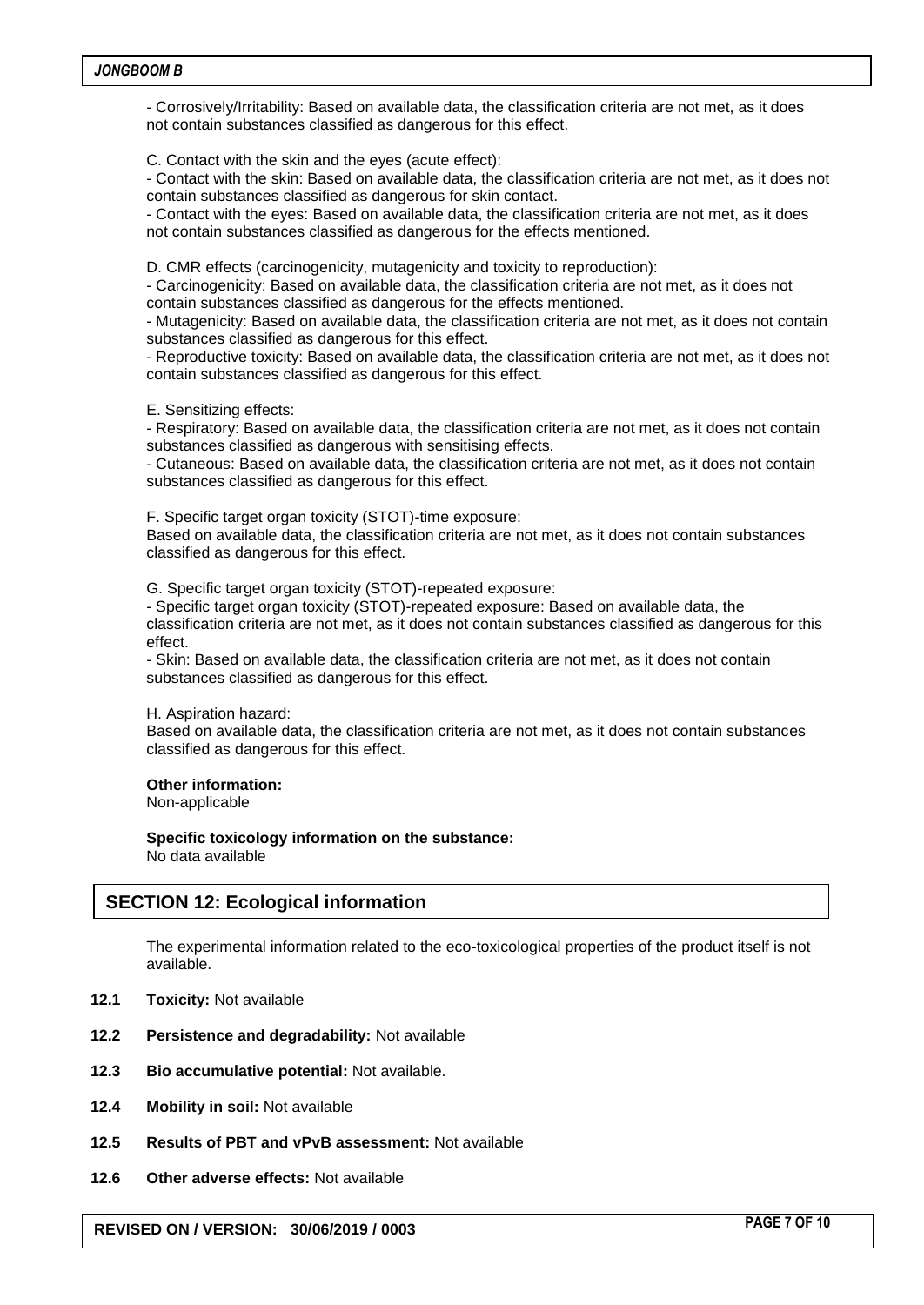## **SECTION 13: Disposal considerations**

The information in this section contains generic advice and guidance. The list of Identified Uses in Section 1 should be consulted for any available use-specific information provided in the Exposure Scenario(s).

#### **13.1 Waste treatment methods**

#### **Product**

#### **Methods of disposal:**

The generation of waste should be avoided or minimised wherever possible. Significant quantities of waste product residues should not be disposed of via the foul sewer but processed in a suitable effluent treatment plant. Disposal of this product, solutions and any by-products should at all times comply with the requirements of environmental protection and waste disposal legislation and any regional local authority requirements.

#### **Hazardous waste:**

Non-hazardous waste.

#### **Packaging**

#### **Methods of disposal:**

The generation of waste should be avoided or minimised wherever possible. Waste packaging should be recycled. Incineration or landfill should only be considered when recycling is not feasible.

#### **Special precautions:**

This material and its container must be disposed of in a safe way. Care should be taken when handling emptied containers that have not been cleaned or rinsed out. Empty containers or liners may retain some product residues. Avoid dispersal of spilt material and runoff and contact with soil, waterways, drains and sewers.

|                                                                                             | <b>Land transport</b><br>(ADR/RID) | <b>Inland waterway</b><br>transport<br>(AND/ADNR) | <b>Sea Transport</b><br>(IMDG) | Air transport<br>(ICAO-TI/<br><b>IATA-DGR)</b> |
|---------------------------------------------------------------------------------------------|------------------------------------|---------------------------------------------------|--------------------------------|------------------------------------------------|
| 14.1 UN Number                                                                              | Not regulated.                     | Not regulated.                                    | Not regulated.                 | Not regulated.                                 |
| 14.2 UN proper<br>shipping name                                                             |                                    |                                                   |                                |                                                |
| 14.3 Transport<br>hazard class(es)                                                          | $\blacksquare$                     | ۰                                                 | $\blacksquare$                 | $\blacksquare$                                 |
| 14.4 Packing<br>group                                                                       |                                    | ۰                                                 | ۰                              |                                                |
| 14.5<br><b>Environmental</b><br>hazards                                                     | No.                                | No.                                               | No.                            | No.                                            |
| 14.6 Special<br>precautions for<br>user                                                     | Not available.                     | Not available.                                    | Not available.                 | Not available.                                 |
| 14.7 Transport in<br>bulk according<br>to Annex II of<br><b>Marpol and</b><br>the IBC Code: | Not applicable                     | Not applicable                                    | Not applicable                 | Not applicable                                 |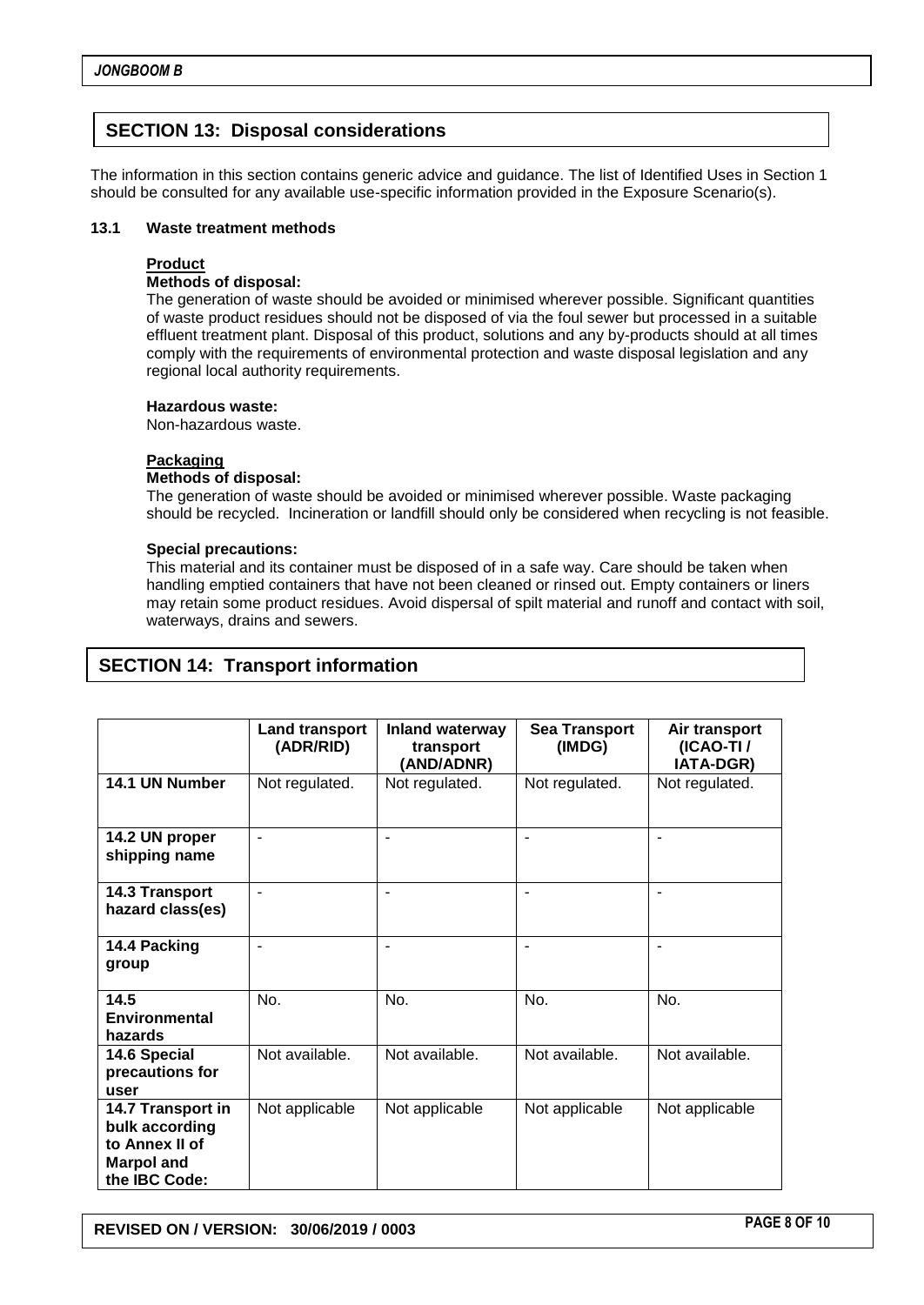## **SECTION 15: Regulatory information**

#### **15.1 Safety, health and environmental regulations/legislation specific for the substance or mixture:**

Candidate substances for authorisation under the Regulation (EC) 1907/2006 (REACH): Nonapplicable

Substances included in Annex XIV of REACH ("Authorisation List") and sunset date: Non-applicable Regulation (EC) 1005/2009, about substances that deplete the ozone layer: Non-applicable Article 95, REGULATION (EU) No 528/2012: Non-applicable

Regulation (EU) No 649/2012, in relation to the import and export of hazardous chemical products: Non-applicable

#### **Limitations to commercialisation and the use of certain dangerous substances and mixtures (Annex XVII REACH, etc. ….):** Non-applicable

#### **Specific provisions in terms of protecting people or the environment:**

It is recommended to use the information included in this safety data sheet as data used in a risk evaluation of the local circumstances in order to establish the necessary risk prevention measures for the manipulation, use, storage and disposal of this product.

#### **Other legislation:**

The product could be affected by sectorial legislation Regulation (EC) No 2003/2003 of the European Parliament and of the Council of 13 October 2003 relating to fertilisers

## **15.2 Chemical Safety Assessment:**

Not available.

### **SECTION 16: Other information**

#### **Legislation related to safety data sheets:**

This safety data sheet has been designed in accordance with ANNEX II-Guide to the compilation of safety data sheets of Regulation (EC) Nº 1907/2006 (Regulation (EU) Nº 453/2010, Regulation (EC) Nº 2015/830)

**Texts of the legislative phrases mentioned in section 2:** Not classified

**Texts of the legislative phrases mentioned in section 3:** Non hazardous

**CLP Regulation (EC) nº 1272/2008 (refer to section 3):** Non hazardous

#### **Advice related to training:**

Minimal training is recommended to prevent industrial risks for staff using this product, in order to facilitate their comprehension and interpretation of this safety data sheet, as well as the label on the product.

#### **Principal bibliographical sources:**

[http://echa.europa.eu](http://echa.europa.eu/) [www.dguv.de/ifa/gestis-dnel](http://www.dguv.de/ifa/gestis-dnel) [http://eur-lex.europa.eu](http://eur-lex.europa.eu/)

#### **Relevant P-, H- and EUH-phrases (number and full text)**

P101 - If medical advice is needed, have product container or label at hand.

- P102 Keep out of reach of children.
- P103 Read label before use.